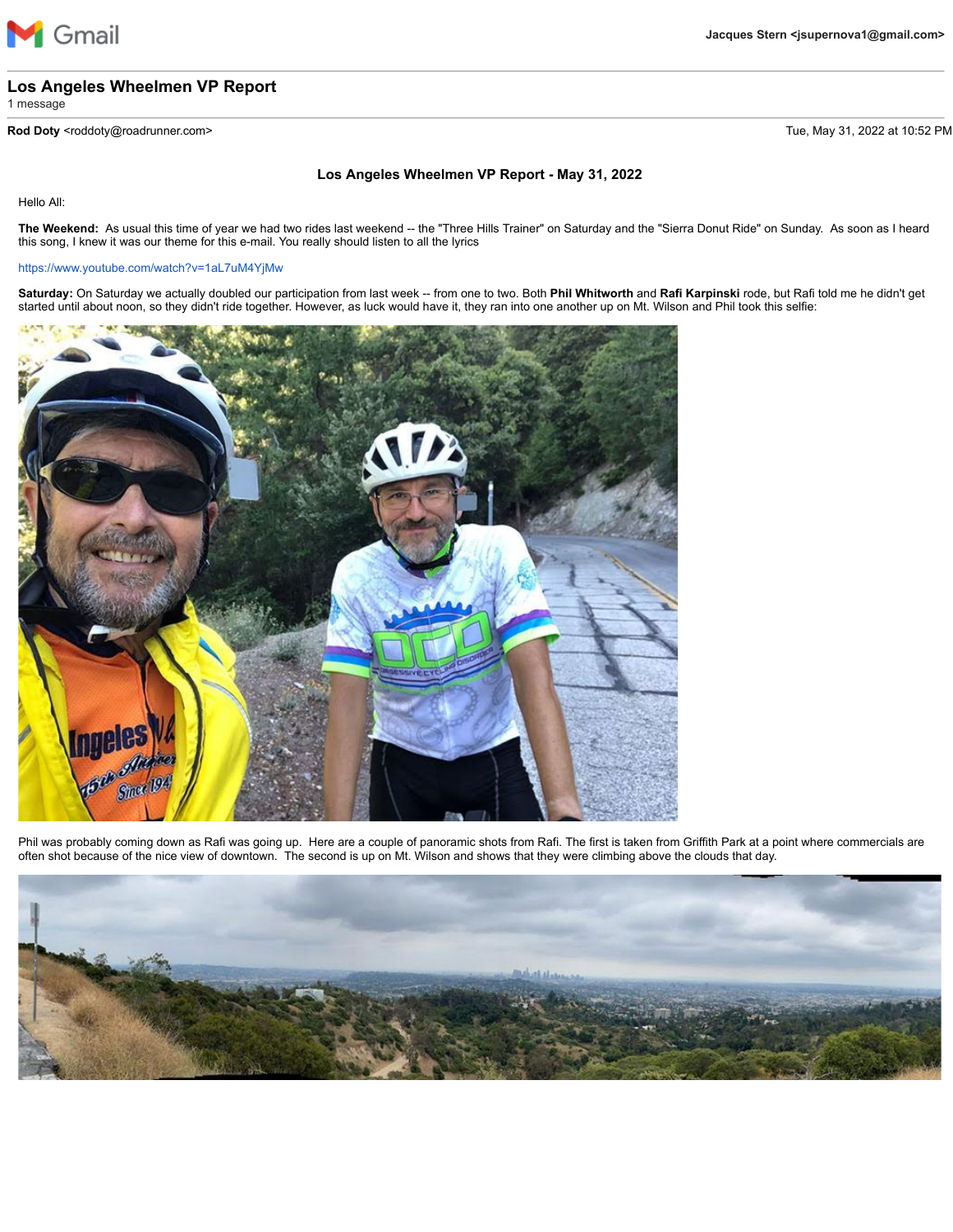

Phil sent this photo of the unusual trees that only grow at the top of Mt. Wilson, which of course proves he completed the climb.



All in all, it looks like they had a good day in the hills.

**Sunday:** On Sunday 8 riders met at the Zoo for the ride to Sierra Donuts. I took this shot: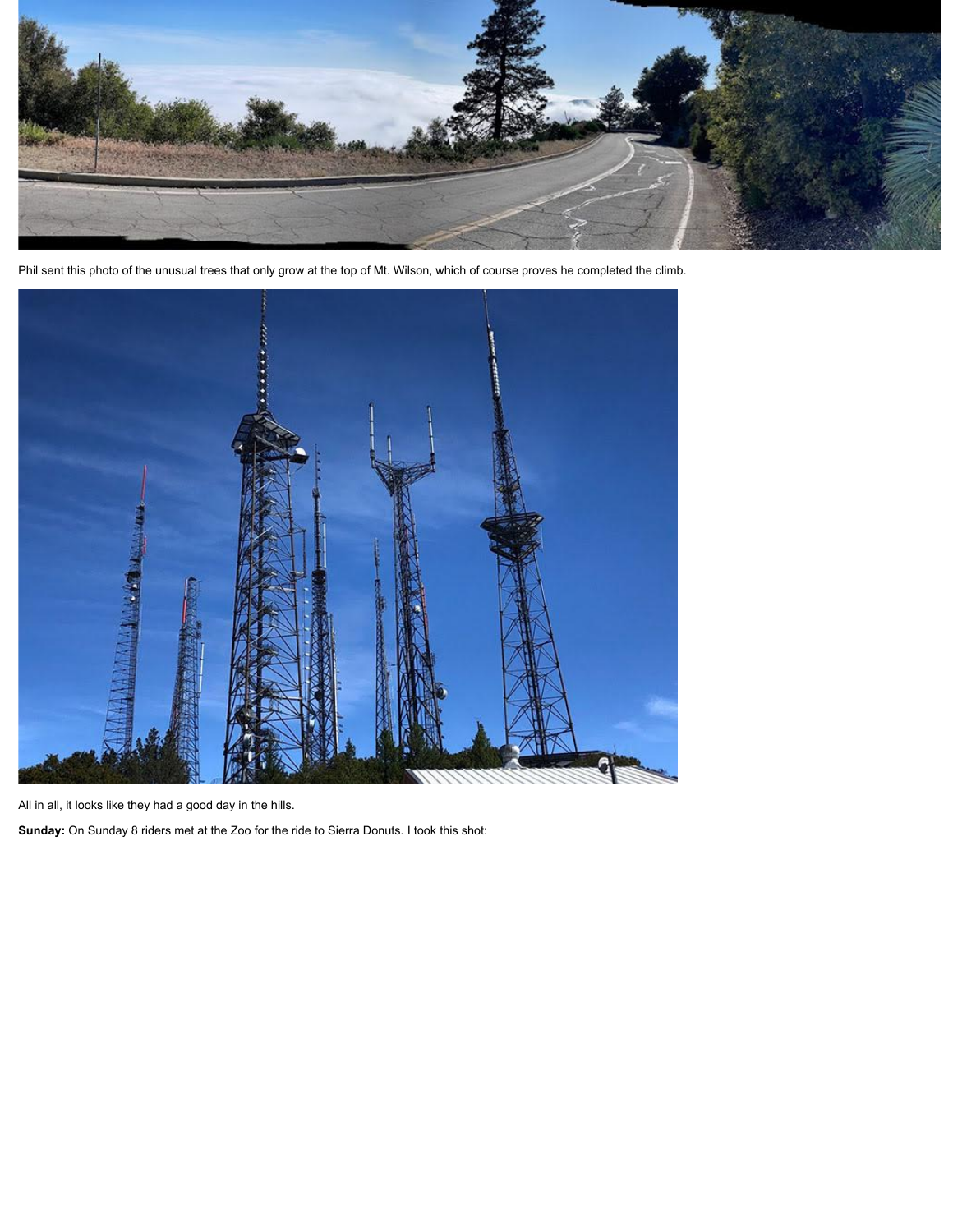

From the left: **Jacques Stern, Nancy Domjanovich, Chris Hedberg, Rafi Karpinski** (riding two days in a row), **David Williams, David Nakai** and **Bill Faulkner.** We all did the long route which was only a few miles longer than the medium, so why not. In South Pasadena or San Marino I took this shot which shows that the Jacarandas are still in bloom this week:



Of course the goal was the Sierra Donut shop. David Nakai beat us there and had already purchased a dozen for himself.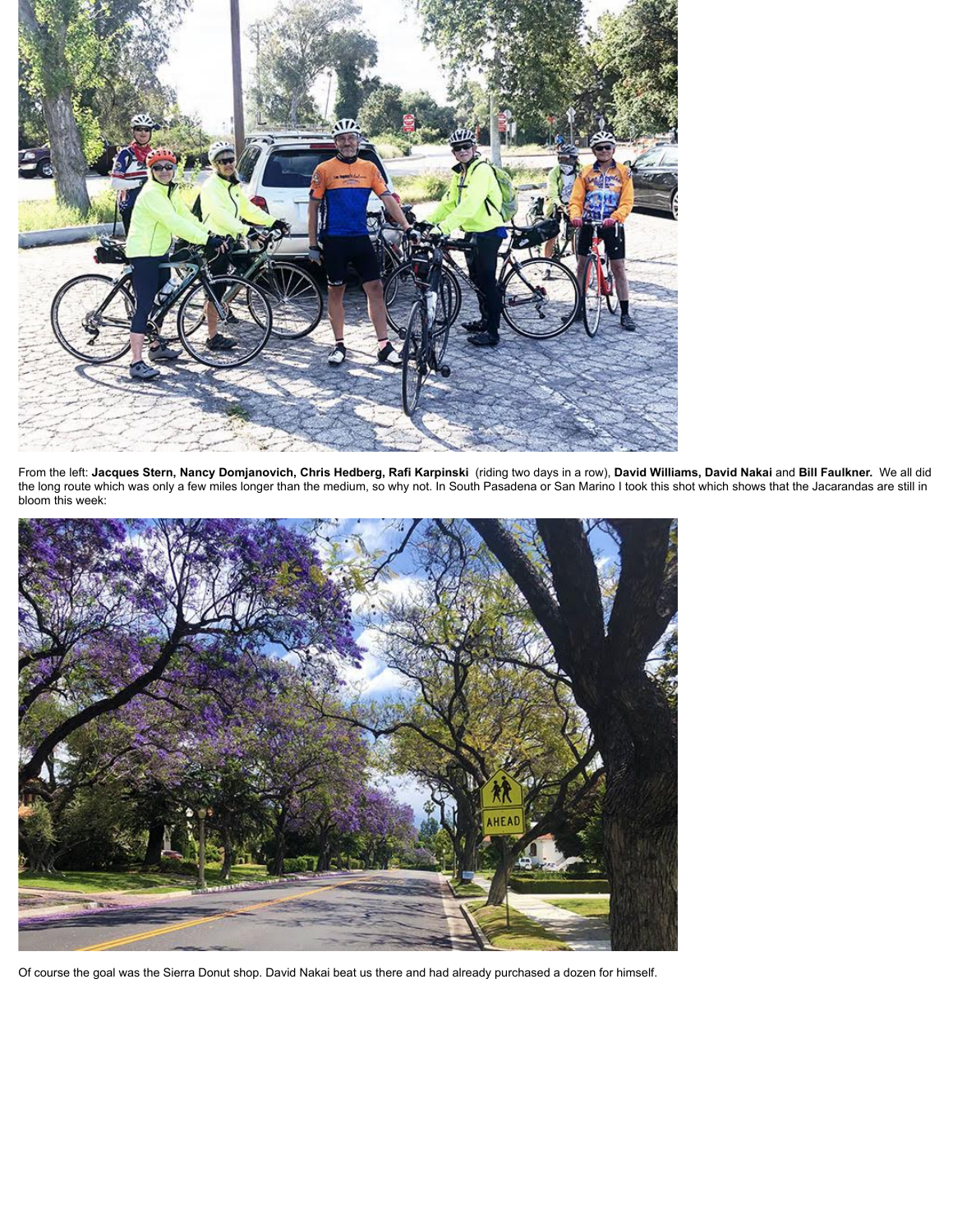

David likes donuts, but not quite that much. The rest of us helped him eat his dozen. I think they were all gone when we left. Fortunately, with all those donuts weighing us down, the trip back was mostly downhill. Another good ride. I noticed that when we got back the Zoo lot was almost full, so it looks like the Zoo is getting back into the swing of things post-pandemic. Of course, it was a holiday weekend.

**Triple Dipper Ride:** On Thursday, the Triple Dipper Riders did one of their occasional destination rides and went down to visit the Maritime Museum in San Pedro. One of the staff took this group shot for us.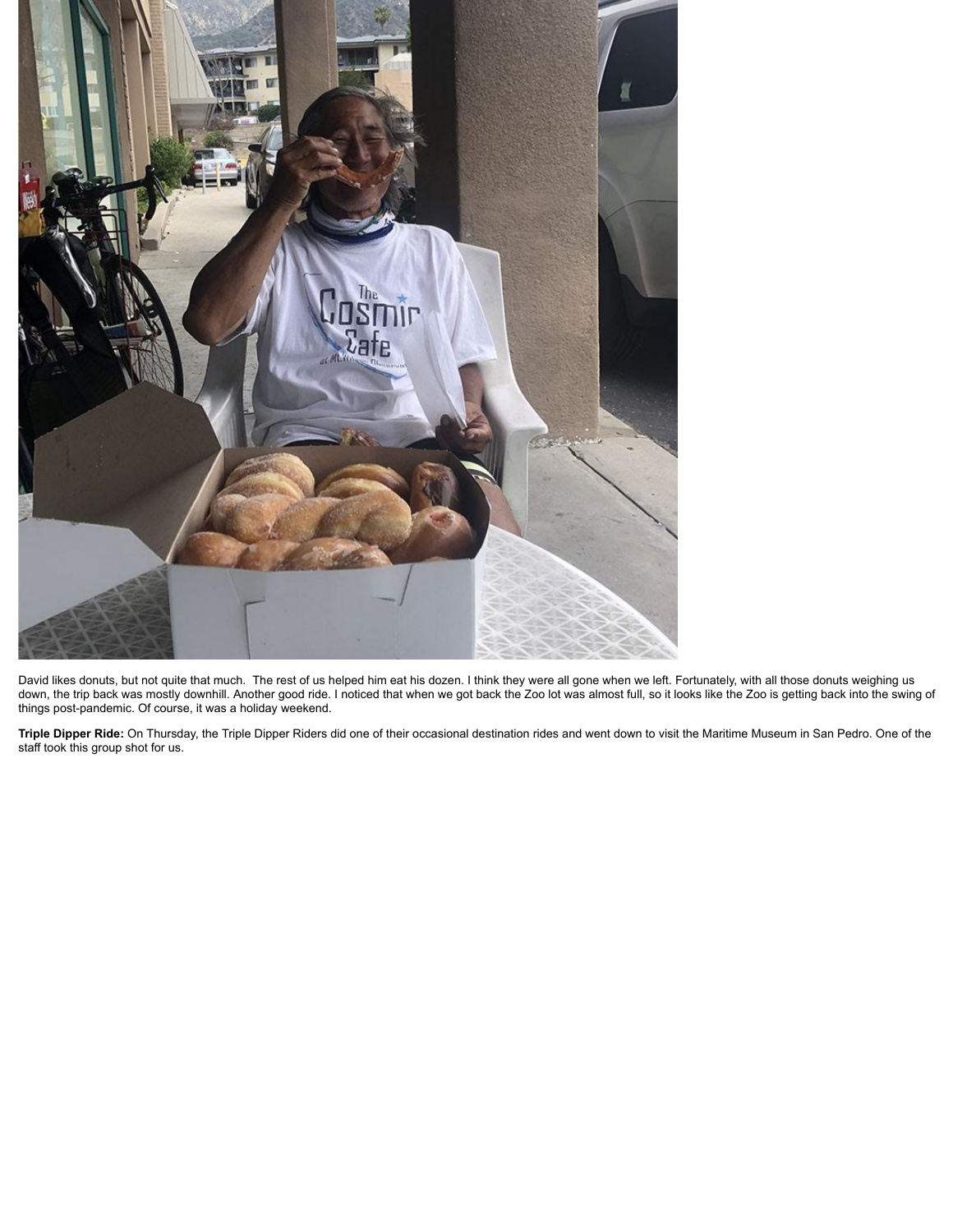

That's **Nancy Domjanovich, Andy Pollack, Phil Whitworth, Steve Suchard, Me, Gary Murphy, Howard Wedin, David Williams** and **Jacques Stern.** It was an interesting museum. Here is a shot from Gary of one of the displays inside.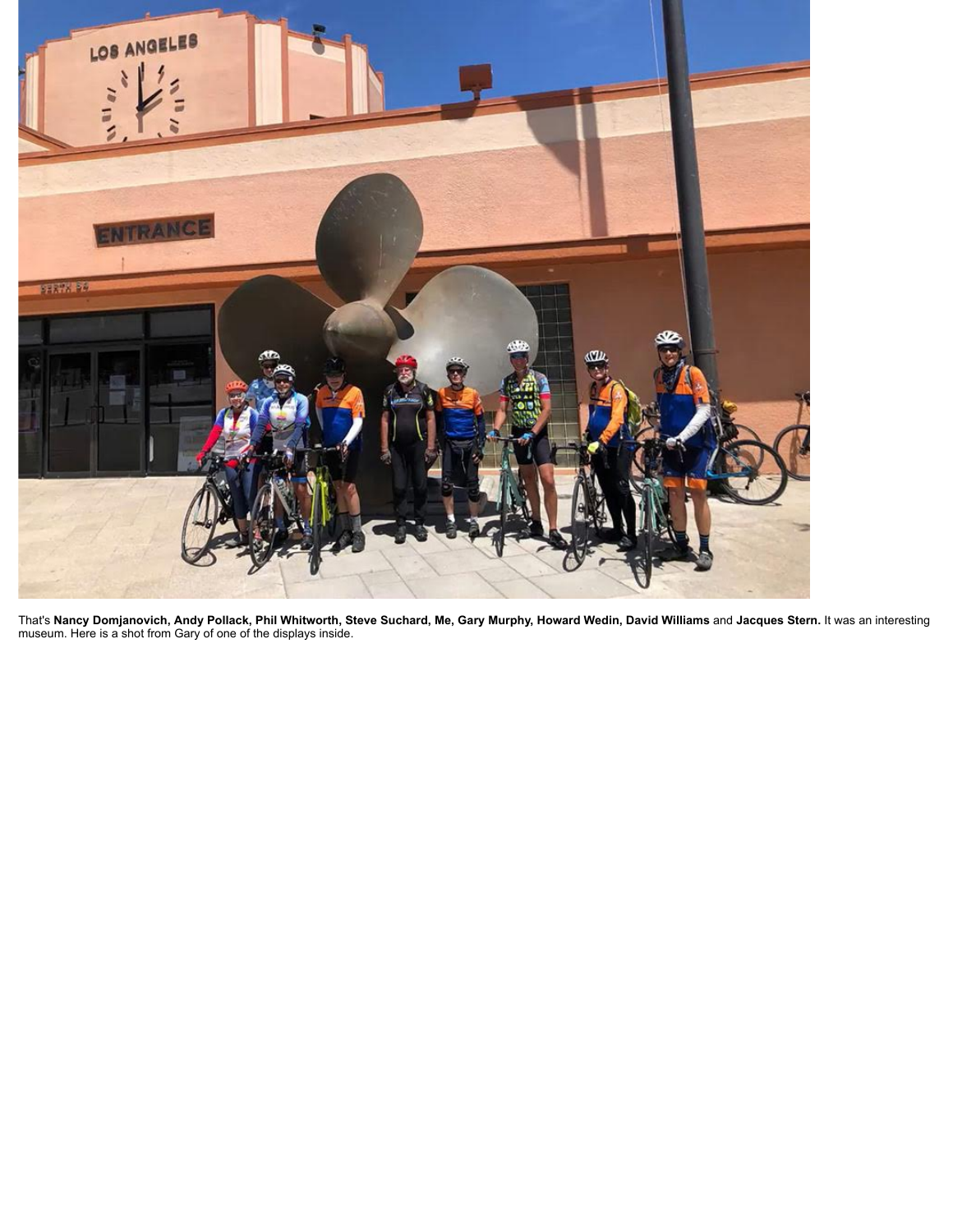

They also have detailed models of a number of naval ships. Here is a photo of an aircraft carrier taken by Phil



Just another interesting day with the Triple Dippers.

**This Weekend:** On Saturday the trainer is "Fullbore For Fillmore." At as much as 119 miles, this is easily the longest trainer and with up to 7200 feet of climbing, it may well be the most difficult too. However, unlike our recent trainers where the climbing was all in one or two big climbs, on this trainer, the climbing is spread throughout the route in a number of smaller climbs. I generally find this a bit easier since you get a rest and a downhill between each climb. We do have a "lite" version this year which starts out in the Valley and therefore avoids the two trips over Sepulveda (over and back).

On Sunday the ride is "Soup to Knotts" which starts at a park near Knott's Berry Farm (within view of some of the taller rides). The long and medium both head to Yorba Linda for lunch, but the long takes a hillier and more roundabout way (including going over Turnbull Canyon). The short does an easier tour of Orange County. Our former lunch spot